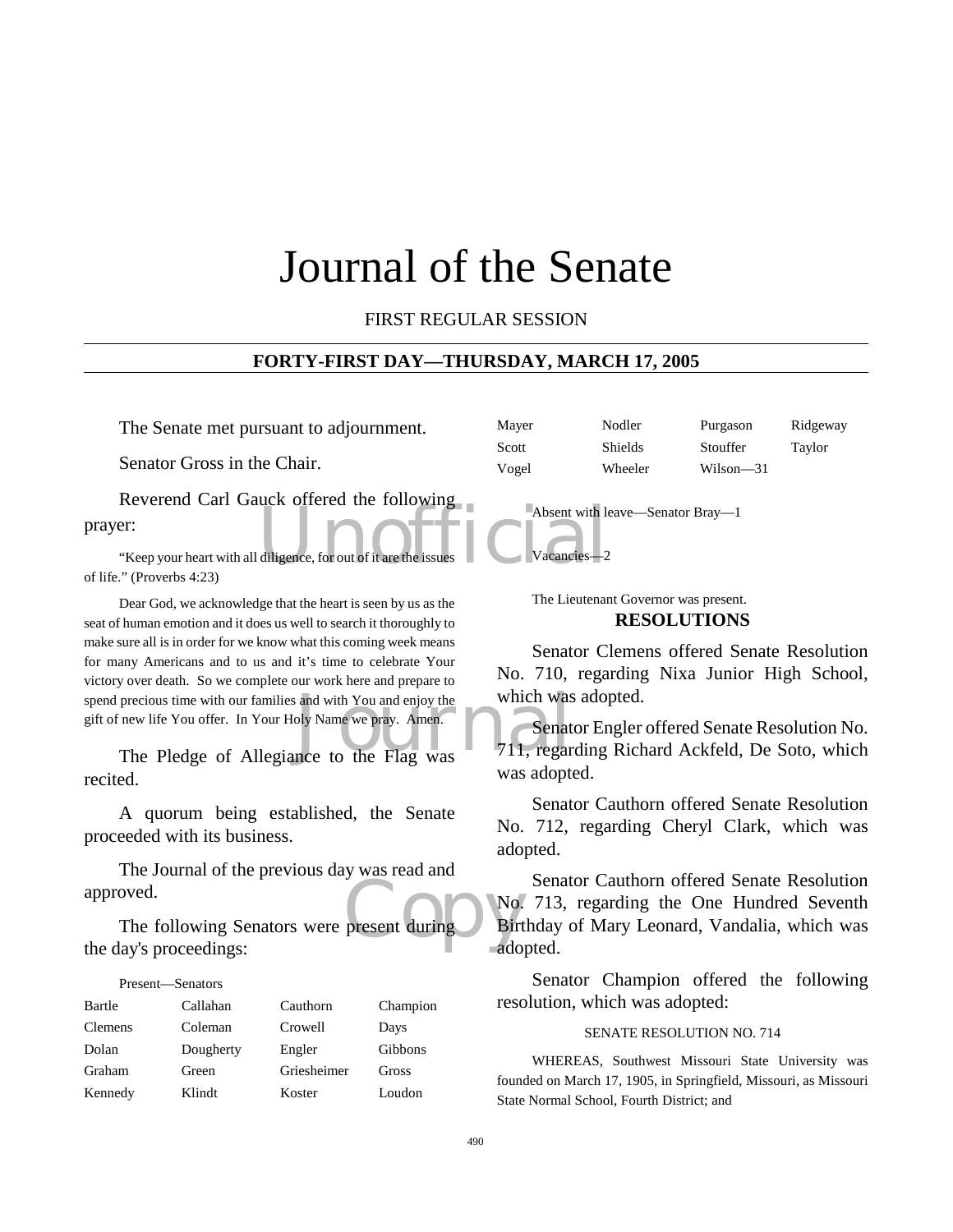WHEREAS, Southwest Missouri State University has "Dared to Excel" for the past one hundred years; and

WHEREAS, the Southwest Missouri State University System, including its campuses in West Plains and Mountain Grove, is celebrating its Centennial year from July 1, 2004, through June 30, 2005; and

WHEREAS, during its one hundred years, the institution has successfully operated under four names, including Missouri State Normal School, Fourth District; Southwest Missouri State Teachers College; Southwest Missouri State College; and Southwest Missouri State University; and

WHEREAS, Southwest Missouri State University has "opened the door of opportunity" for countless students for the past century; and

WHEREAS, Southwest Missouri State University and its faculty, staff, and students have distinguished themselves in academics, in research, in public service, and in co-curricular activities; and

WHEREAS, since 1995, Southwest Missouri State University<br>
een further distinguished by its statewide public affairs<br>
m; and<br>
were hard to import. has been further distinguished by its statewide public affairs mission; and

WHEREAS, Southwest Missouri State University has had a profound effect on Springfield, southwest Missouri, the entire state, the nation, and the world; and

WHEREAS, Southwest Missouri State University has contributed to the economic development of the region and the state, impacting the area economy by nearly \$2 million per day; and

Exercise our State University has<br>
Simple the University has<br>
In Springfield, the region, The Hereby urge the Hotel of the Congregation WHEREAS, Southwest Missouri State University has improved the quality of life for citizens in Springfield, the region, and the state; and

WHEREAS, the future is bright for Southwest Missouri State University in the 21st Century:

It celebrates Southwest Missouri State University Founders Day on<br>
March 17, 2005; and<br>
BE IT FURTHER RESOLVED that the Secretary of the of the NOW, THEREFORE, BE IT RESOLVED that we, the members of the Missouri Senate, Ninety-third General Assembly, join unanimously to honor Southwest Missouri State University as March 17, 2005; and

BE IT FURTHER RESOLVED that the Secretary of the Senate be instructed to prepare a properly inscribed copy of this resolution for Southwest Missouri State University in Springfield.

#### **CONCURRENT RESOLUTIONS**

Senator Koster offered the following concurrent resolution:

SENATE CONCURRENT RESOLUTION NO. 12

WHEREAS, the price of natural gas in the United States,

already the highest in the industrial world, has again spiked and shows continued volatility; and

WHEREAS, the current price of natural gas is equivalent to paying \$16.00 for a gallon of milk, \$12.70 for a pound of ground beef, or \$9.21 for a gallon of gasoline; and

WHEREAS, abnormally high natural gas prices have been a \$111 billion unanticipated burden on the economy of the United States over the past 18 months; and

WHEREAS, the United States is over-reliant on natural gas in our national energy supply, creating a tremendous imbalance between natural gas supply and demand; and

WHEREAS, the manufacturers, farmers, small businesses, local governments, and retailers are struggling from skyrocketing natural gas prices. Further, thousands of jobs in these industries are threatened since many of these businesses use natural gas as a raw material as well as an energy supply; and

WHEREAS, the natural gas imbalance is not a free market problem. The high price of natural gas is created by governmental policies that increase demand for natural gas while impeding the development of a greater supply by discouraging more exploration and production. Since natural gas is domestically produced and very hard to import, the United States cannot correct the imbalance by the importation of natural gas; and

WHEREAS, the Missouri General Assembly supports a sound, rational domestic energy policy:

NOW THEREFORE BE IT RESOLVED that the members of the Missouri Senate, Ninety-Third General Assembly, First Regular Session, the House of Representatives concurring therein, hereby urge the United States Congress to enact legislation in the 109th Congress establishing a domestic energy policy that will ensure an adequate supply of natural gas and the appropriate infrastructure. Such energy policy should develop a concerted national effort to promote greater energy efficiency and open promising new areas for environmentally responsible natural gas production; and

BE IT FURTHER RESOLVED that the Secretary of the Missouri Senate be instructed to prepare a properly inscribed copy of this resolution for the President of the United States, the Speaker of the United States House of Representatives, and each member of **the Missouri Congressional Delegation.** 

President Pro Tem Gibbons assumed the Chair.

#### **REPORTS OF STANDING COMMITTEES**

Senator Shields, Chairman of the Committee on Rules, Joint Rules, Resolutions and Ethics, submitted the following report: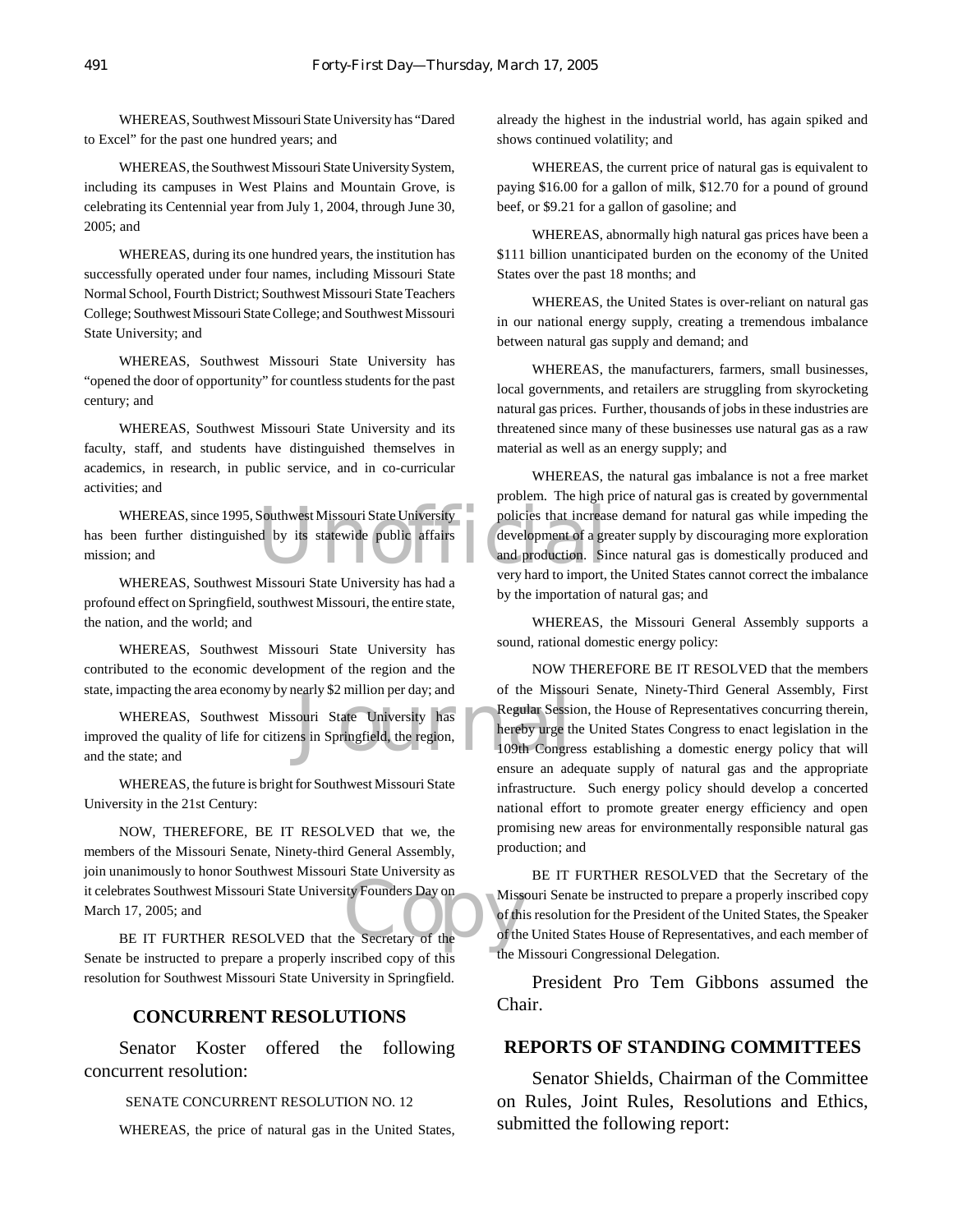Mr. President: Your Committee on Rules, Joint Rules, Resolutions and Ethics, to which was referred **CCS** for **HCS** for **SS** for **SCS** for **SBs 1** and **130**, as amended, begs leave to report that it has examined the same and finds that the bill has been duly enrolled and that the printed copies furnished the Senators are correct.

#### **SIGNING OF BILLS**

read by the Secretary and signed by the President<br>Pro Tem.<br>BILLS DELIVERED TO THE GOVERNOR Loint Pulse The President Pro Tem announced that all other business would be suspended and **CCS** for **HCS** for **SS** for **SCS** for **SBs 1** and **130**, having passed both branches of the General Assembly, would be read at length by the Secretary, and if no objections be made, the bill would be signed by the President Pro Tem to the end that it may become law. No objections being made, the bill was so Pro Tem.

## **BILLS DELIVERED TO THE GOVERNOR**

**CCS** for **HCS** for **SS** for **SCS** for **SBs 1** and **130**, after having been duly signed by the Speaker of the House of Representatives in open session, was delivered to the Governor by the Secretary of the Senate.

#### **REPORTS OF STANDING COMMITTEES**

Senator Cauthorn, Chairman of the Committee on Governmental Accountability and Fiscal Oversight, submitted the following reports:

and Fiscal<br>
SS for SB 539;<br>
ve to report that examples that example Mr. President: Your Committee on Governmental Accountability and Fiscal Oversight, to which were referred **SS** for **SB 539**; and **SS** for **SCS** for **SB 32**, begs leave to report that it has considered the same and recommends that the bills do pass.

Senator Shields, Chairman of the Committee on Rules, Joint Rules, Resolutions and Ethics, submitted the following reports:

Mr. President: Your Committee on Rules, Joint Rules, Resolutions and Ethics, after examination of **SB 159**, respectfully requests that it be removed from the Senate Consent Calendar in accordance with the provisions of Senate Rule 45.

Also,

Mr. President: Your Committee on Rules, Joint Rules, Resolutions and Ethics, after examination of **SB 75** and **SB 353**, with **SCS**, respectfully requests that they be removed from the Senate Consent Calendar in accordance with the provisions of Senate Rule 45.

Also,

Mr. President: Your Committee on Rules, Joint Rules, Resolutions and Ethics, after examination of **SB 295**, respectfully requests that it be removed from the Senate Consent Calendar in accordance with the provisions of Senate Rule 45.

Mr. President: Your Committee on Rules, Joint Rules, Resolutions and Ethics, after examination of **SB 343**, respectfully requests that it be removed from the Senate Consent Calendar in accordance with the provisions of Senate Rule 45.

Also,

Also,

**SCOMMITTEES** Doint Rue examination Mr. President: Your Committee on Rules, Joint Rules, Resolutions and Ethics, after examination of **SB 468**, with **SCS**, respectfully requests that it be removed from the Senate Consent Calendar in accordance with the provisions of Senate Rule 45.

Also,

Mr. President: Your Committee on Rules, Joint Rules, Resolutions and Ethics, after examination of **SB 476**, respectfully requests that it be removed from the Senate Consent Calendar in accordance with the provisions of Senate Rule 45.

#### **THIRD READING OF SENATE BILLS**

At the request of Senator Bartle, **SS** for **SCS** for **SB 32** was placed on the Informal Calendar.

**SS** for **SB 539**, introduced by Senator Purgason, et al, entitled: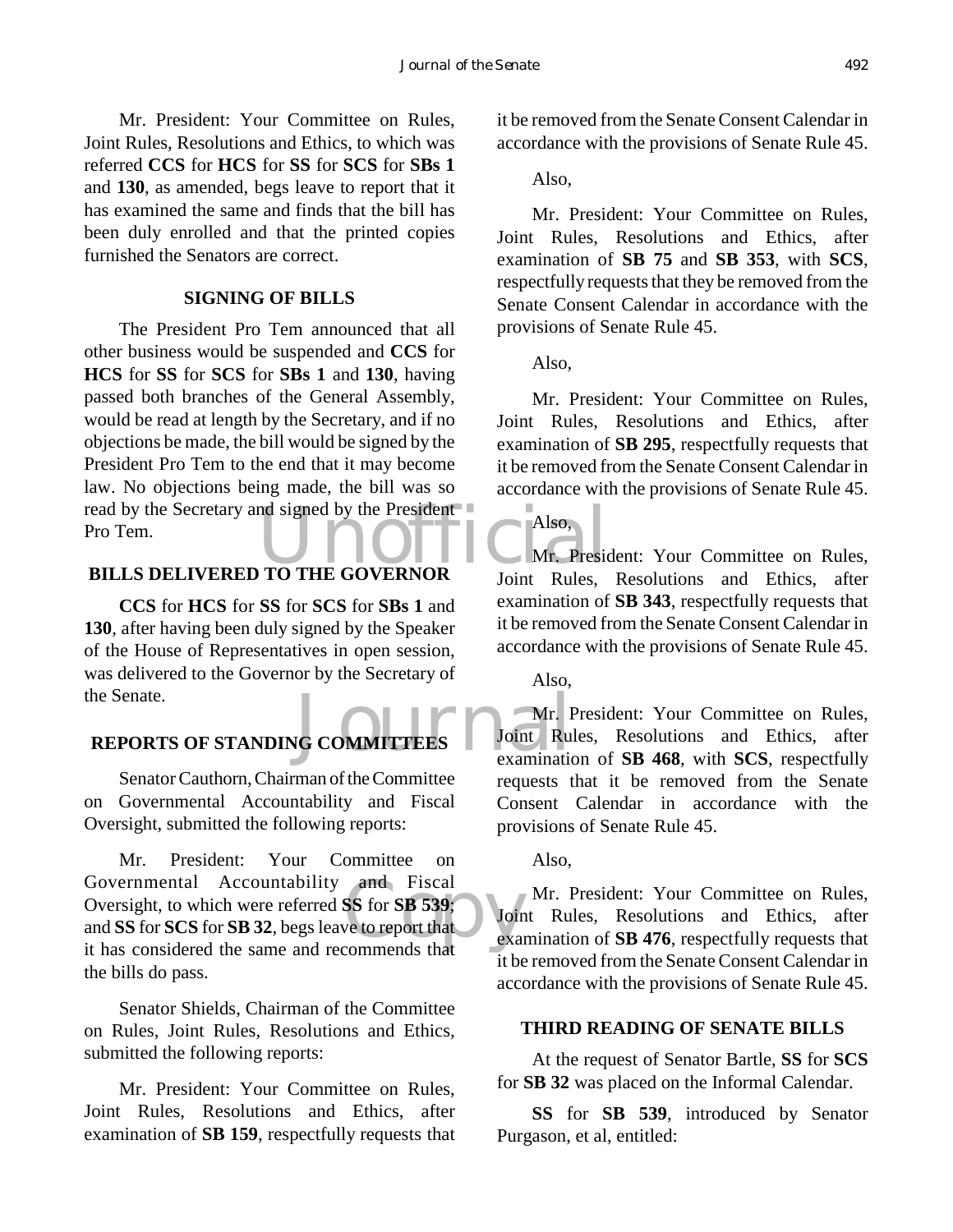## SENATE SUBSTITUTE FOR SENATE BILL NO. 539

An Act to repeal sections 178.661, 178.662, 178.664, 178.666, 178.669, 178.671, 178.673, 208.010, 208.146, 208.151, 208.152, 208.162, 208.215, 208.225, 208.550, 208.553, 208.556, 208.559, 208.562, 208.565, 208.568, 208.571, 208.640, 453.072, and 453.073, RSMo, and to enact in lieu thereof thirty new sections relating to health care and social services, with penalty provisions and an emergency clause and a termination date for a certain section.

Was taken up by Senator Purgason.

President Kinder assumed the Chair.

On motion of Senator Purgason, **SS** for **SB 539** was read the 3rd time and passed by the following vote:

| following vote: |               |                |                | President P                                     |
|-----------------|---------------|----------------|----------------|-------------------------------------------------|
|                 | YEAS—Senators |                |                |                                                 |
| Bartle          | Cauthorn      | Champion       | <b>Clemens</b> |                                                 |
| Crowell         | Dolan         | <b>Gibbons</b> | Griesheimer    | $\overline{\phantom{a}}$<br><b>Senator</b>      |
| Gross           | Klindt        | Koster         | Loudon         | constitutional o                                |
| Nodler          | Purgason      | Ridgeway       | Scott          |                                                 |
| <b>Shields</b>  | Stouffer      | Taylor         | $Vogel - 20$   |                                                 |
|                 |               |                |                | $S_{\text{middle}} - S_{\text{e}}$<br>$TarrU$ I |

```
NAYS—Senators
Callahan Coleman Days Dougherty
Engler Graham Green Kennedy
Mayer Wheeler Wilson—11
```
Missouri State<br>
Missouri State<br>
Exercity<br>
Exercises<br>
Missouri State<br>
The Terror City<br>
Missouri State<br>
Terror City<br>
Terror City<br>
Journal of the Terror City<br>
Journal of the Terror City<br>
Journal of the Terror City

Absent—Senators—None

Absent with leave—Senator Bray—1

Vacancies—2

passed. Opy The President declared the bill passed.

The emergency clause failed to receive a constitutional majority by the following vote:

#### YEAS—Senators

| Cauthorn | Clemens  | Crowell     |
|----------|----------|-------------|
| Engler   | Gibbons  | Griesheimer |
| Klindt   | Koster   | Loudon      |
| Nodler   | Purgason | Ridgeway    |
| Shields  | Stouffer | Taylor      |
|          |          |             |

Vogel—21

| NAYS—Senators |         |         |           |
|---------------|---------|---------|-----------|
| Callahan      | Coleman | Days    | Dougherty |
| Graham        | Green   | Kennedy | Wheeler   |
| Wilson-9      |         |         |           |

Absent—Senator Champion—1

Absent with leave—Senator Bray—1

Vacancies—2

On motion of Senator Purgason, title to the bill was agreed to.

Senator Purgason moved that the vote by which the bill passed be reconsidered.

Senator Shields moved that motion lay on the table, which motion prevailed.

President Pro Tem Gibbons assumed the Chair.

## **OBJECTIONS**

Senator Coleman offered the following constitutional objection:

#### March 17, 2005

Terry L. Spieler - Secretary of the Missouri Senate Missouri State Capitol, Room 325

Jefferson City, Missouri 65101

*RE: Constitutional Objections to be Included in the Senate Journal of this Date.*

#### Dear Terry:

Pursuant to Senate Rule 68, please let this serve as my written objections to the signing of CCS/SS/SCS/HCS/HB 393. I ask that this letter be printed in the journal. My objections are as follows:

1. The bill violates the open courts provision of the Missouri Constitution contained in section 14 of article I.

2. The bill violates the constitutional mandate of section 5 of article V of the Missouri Constitution that the rules of practice and procedure of the courts of justice are to be established by the Missouri Supreme Court not the Missouri General Assembly.

3. The bill contains more than one subject in violation of section 23 of article III of the Missouri Constitution in that it contains provisions relating not for profit corporations (chapter 355), legal tender and interest (chapter 408), evidence (chapter 490), venue (chapter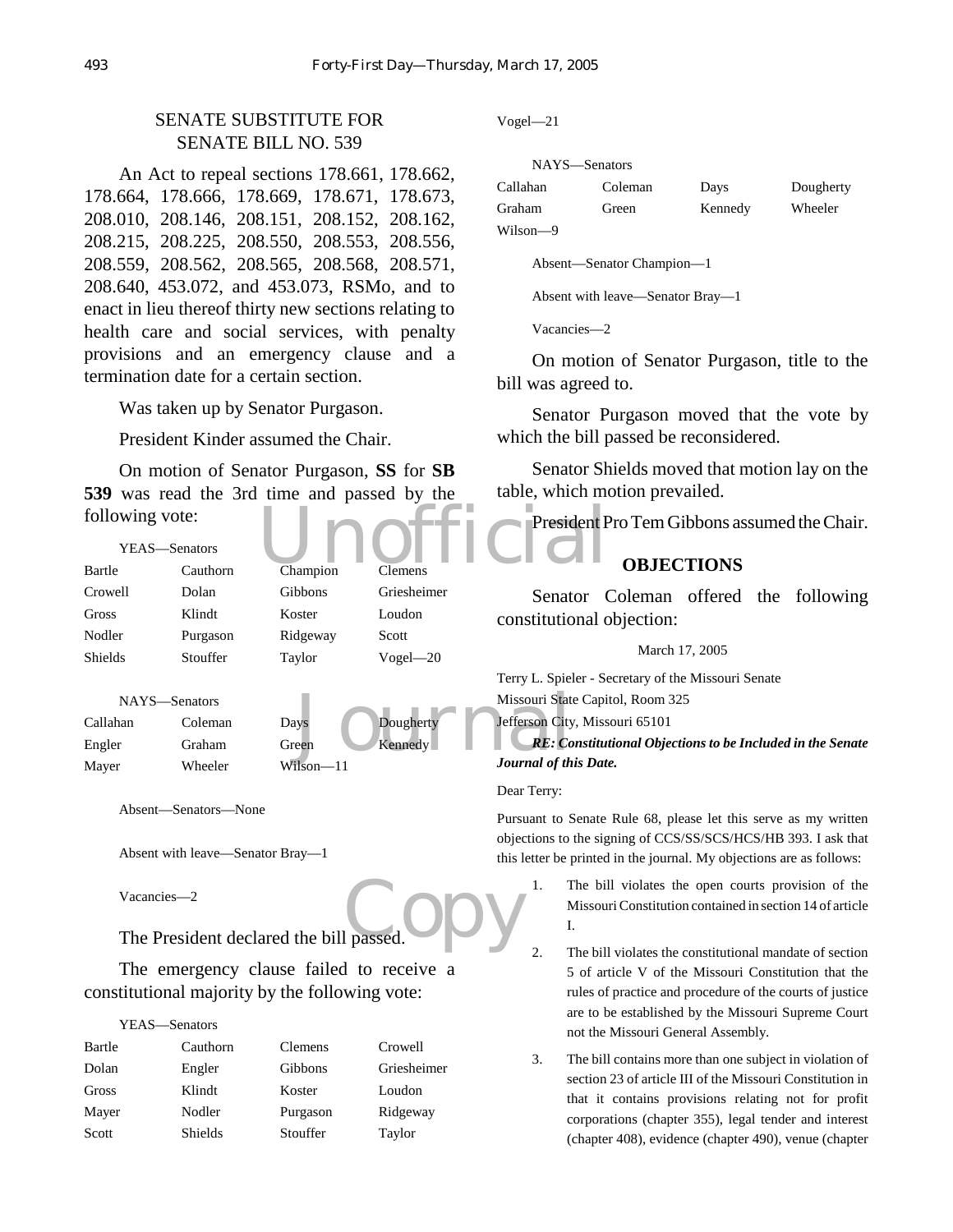508), pleadings (chapter 510), appeals and appellate procedure (chapter 512), costs in civil cases (chapter 514), statutes of limitation (chapter 516), torts and actions for damages (chapter 537), and tort actions based upon improper health care (chapter 538).

4. The bill violates section 23 of article III of the Missouri Constitution in that the subject of the bill was not clearly expressed in the title. According to the title of CCS/SS/SCS/HCS/HB 393, the bill relates to "claims for damages and the payment thereof." This title clearly fails to encompass all of the subjects described in paragraph 3 of this letter.

I ask that these objections be attached to the bill. Thank you.

Sincerely, /s/ Maida J. Coleman Maida J. Coleman Minority Floor Leader

## **SIGNING OF BILLS**

FOF BILLS<br>
Tem announced that all<br>
e suspended and CCS for<br>
reports: Secretary and signed by the President Pro Tem.<br> **REPORTS OF STANDING COMMITTEES** The President Pro Tem announced that all other business would be suspended and **CCS** for **SS** for **SCS** for **HCS** for **HB 393**, having passed both branches of the General Assembly, would be read at length by the Secretary, the bill would be signed by the President Pro Tem to the end that it may become law. The bill was so read by the

## **REPORTS OF STANDING COMMITTEES**

Senator Loudon, Chairman of the Committee on Small Business, Insurance and Industrial Relations, submitted the following report:

model which was referred **SB 274**, begs leave to report<br>that it has considered the same and recommends<br>that the bill do pass. Mr. President: Your Committee on Small Business, Insurance and Industrial Relations, to that it has considered the same and recommends that the bill do pass.

Senator Klindt, Chairman of the Committee on Commerce, Energy and the Environment, submitted the following report:

Mr. President: Your Committee on Commerce, Energy and the Environment, to which was referred **SB 462**, begs leave to report that it has considered the same and recommends that the Senate Committee Substitute, hereto attached, do

pass.

Senator Scott, Chairman of the Committee on Financial and Governmental Organizations and Elections, submitted the following report:

Mr. President: Your Committee on Financial and Governmental Organizations and Elections, to which was referred **SB 476**, begs leave to report that it has considered the same and recommends that the bill do pass.

Senator Vogel, Chairman of the Committee on Ways and Means, submitted the following report:

Mr. President: Your Committee on Ways and Means, to which was referred **SB 362**, begs leave to report that it has considered the same and recommends that the bill do pass.

Senator Griesheimer, Chairman of the Committee on Economic Development, Tourism and Local Government, submitted the following reports:

Mr. President: Your Committee on Economic Development, Tourism and Local Government, to which was referred **SB 343**, begs leave to report that it has considered the same and recommends that the bill do pass.

## Also,

Mr. President: Your Committee on Economic Development, Tourism and Local Government, to which was referred **SB 468**, begs leave to report that it has considered the same and recommends that the Senate Committee Substitute, hereto attached, do pass.

On behalf of Senator Champion, Chairman of the Committee on Aging, Families, Mental and Public Health, Senator Shields submitted the following reports:

Mr. President: Your Committee on Aging, Families, Mental and Public Health, to which was referred **SB 316**, begs leave to report that it has considered the same and recommends that the Senate Committee Substitute, hereto attached, do pass.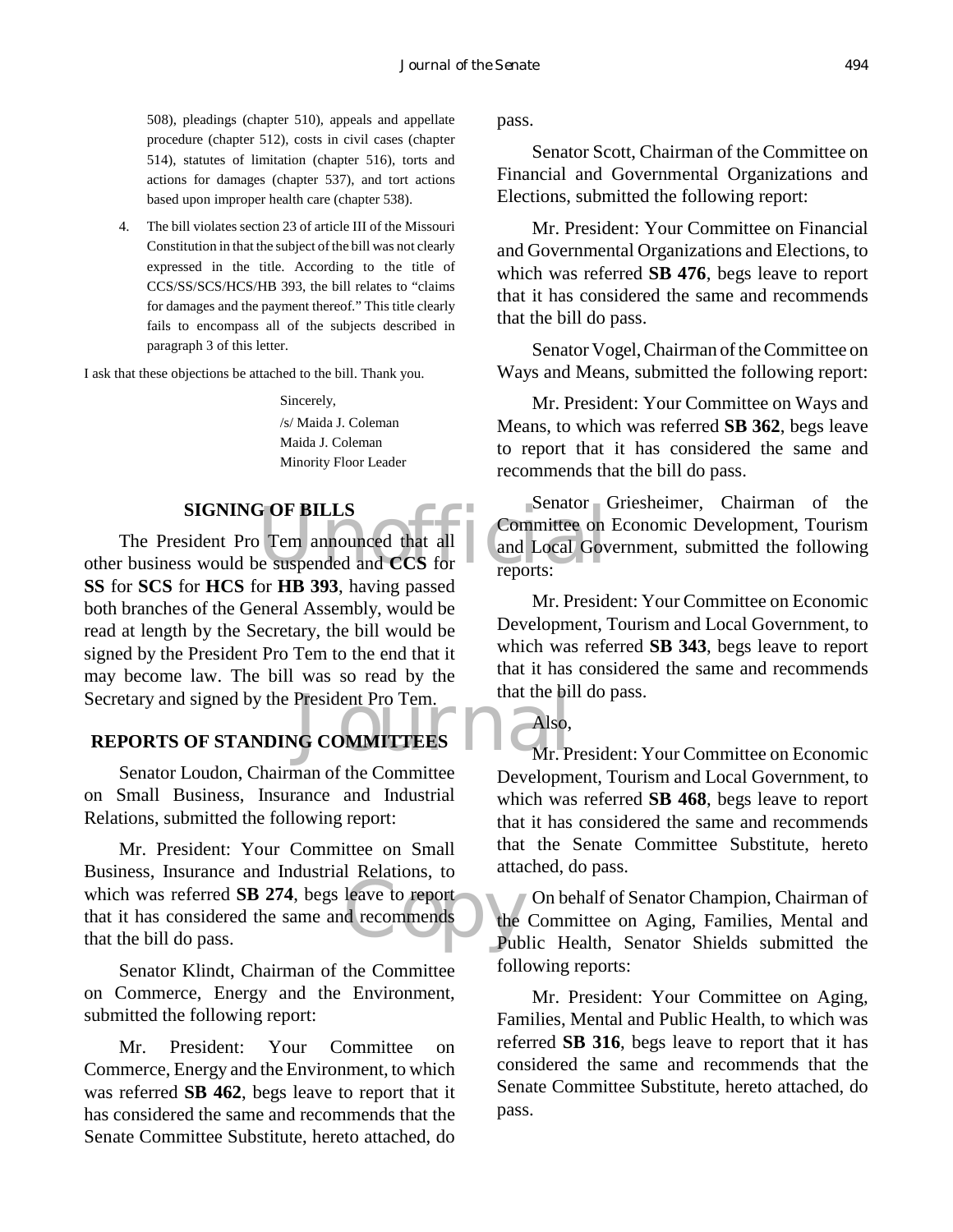#### Also,

Mr. President: Your Committee on Aging, Families, Mental and Public Health, to which were referred **SB 75** and **SB 353**, begs leave to report that it has considered the same and recommends that the Senate Committee Substitute, hereto attached, do pass.

Senator Clemens, Chairman of the Committee on Agriculture, Conservation, Parks and Natural Resources, submitted the following reports:

Mr. President: Your Committee on Agriculture, Conservation, Parks and Natural Resources, to which was referred **SB 346**, begs leave to report that it has considered the same and recommends that the Senate Committee Substitute, hereto attached, do pass.

Also,

Also,<br>
Mr. President: Your Committee on to enact in lieu to<br>
Agriculture, Conservation, Parks and Natural In which Mr. President: Your Committee on Resources, to which was referred **SB 284**, begs leave to report that it has considered the same and recommends that the Senate Committee Substitute, hereto attached, do pass.

#### **REFERRALS**

MES<br>
bons referred SCR 9, Representations<br>
Committee on Rules, entitled: President Pro Tem Gibbons referred **SCR 9**, **SCR 10, and SCR 11** to the Committee on Rules, Joint Rules, Resolutions and Ethics.

Senator Klindt assumed the Chair.

#### **MESSAGES FROM THE HOUSE**

The following messages were received from the respective of Representatives through its Chief Clerk:<br>Mr. President: I am instructed by the House of The following messages were received from the House of Representatives through its Chief Clerk:

Representatives to inform the Senate that the House refuses to concur in **SCS** for **HCS** for **HB 14**, as amended, and request the Senate to recede from its position and failing to do so grant the House a conference thereon.

Also,

Mr. President: I am instructed by the House of Representatives to inform the Senate that the

House has taken up and passed **HCS** for **HB 348**, entitled:

An Act to amend chapter 41, RSMo, by adding thereto three new sections relating to the protection of military facilities and personnel, with an emergency clause.

Emergency clause adopted.

In which the concurrence of the Senate is respectfully requested.

Read 1st time.

Also,

Mr. President: I am instructed by the House of Representatives to inform the Senate that the House has taken up and passed **HB 564**, entitled:

An Act to repeal sections 301.301, RSMo, and to enact in lieu thereof two new sections relating to stolen license plate tabs.

In which the concurrence of the Senate is respectfully requested.

Read 1st time.

Also,

Mr. President: I am instructed by the House of Representatives to inform the Senate that the House has taken up and passed **HCS** for **HB 437**, entitled:

An Act to repeal section 173.239, RSMo, and to enact in lieu thereof three new sections relating to Missouri military family relief.

In which the concurrence of the Senate is respectfully requested.

Read 1st time.

Also,

Mr. President: I am instructed by the House of Representatives to inform the Senate that the House has taken up and passed **HB 243**, entitled:

An Act to amend chapter 227, RSMo, by adding thereto one new section relating to the designation of a memorial highway.

In which the concurrence of the Senate is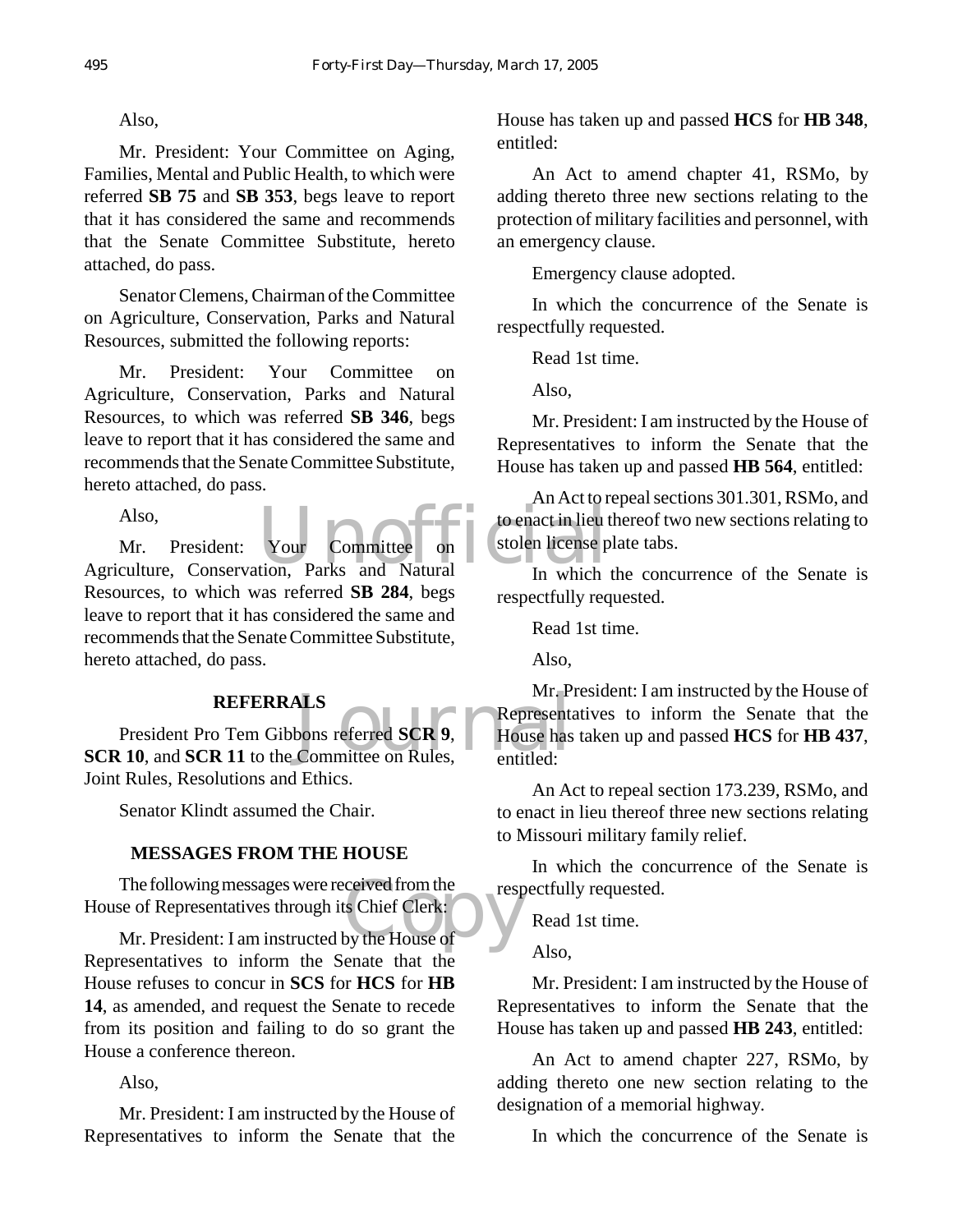respectfully requested.

Read 1st time.

Also,

Mr. President: I am instructed by the House of Representatives to inform the Senate that the House has taken up and passed **HB 423**, entitled:

An Act to amend chapter 227, RSMo, by adding thereto one new section relating to the establishment of the Highway Patrolman Robert Kolilis Memorial Highway.

In which the concurrence of the Senate is respectfully requested.

Read 1st time.

Also,

Senator Grand Senator Grand Senator Grand Senator Grand Senate that the 14, as amended Mr. President: I am instructed by the House of Representatives to inform the Senate that the House has taken up and passed **HB 431**, entitled:

An Act to repeal section 99.918, RSMo, and to enact in lieu thereof one new section relating to economic stimulus.

In which the concurrence of the Senate is<br>
ectfully requested.<br>
Read 1st time.<br>
HB 14, a respectfully requested.

Read 1st time.

Also,

Mr. President: I am instructed by the House of Representatives to inform the Senate that the House has taken up and passed **HB 567**, entitled:

50, RSMo, and<br>tion relating to An Act to repeal section 523.050, RSMo, and to enact in lieu thereof one new section relating to condemnation proceedings.

In which the concurrence of the Senate is respectfully requested.

Read 1st time.

Also,

Mr. President: I am instructed by the House of Representatives to inform the Senate that the House has taken up and passed **HCS** for **HB 58**, entitled:

An Act to repeal sections 49.082, 49.093, 49.272, 50.343, 50.760, 50.770, 50.780, 55.160, 67.1850, 71.794, 82.291, 82.1025, 94.700, 247.060, 247.180, 249.1150, 249.112, 250.140, 278.240, 321.120, 321.190, 321.322, 321.603, 447.620, 447.622, 447.625, 447.640, and 573.505, RSMo, and to enact in lieu thereof forty-four new sections relating to political subdivisions, with an emergency clause for a certain section.

Emergency clause adopted.

In which the concurrence of the Senate is respectfully requested.

Read 1st time.

#### **PRIVILEGED MOTIONS**

Senator Gross moved that the Senate refuse to recede from its position on **SCS** for **HCS** for **HB 14**, as amended, and grant the House a conference thereon, which motion prevailed.

## **CONFERENCE COMMITTEE APPOINTMENTS**

President Pro Tem Gibbons appointed the following conference committee to act with a like committee from the House on **SCS** for **HCS** for **HB 14**, as amended: Senators Gross, Nodler, Champion, Dougherty and Bray.

#### **MESSAGES FROM THE GOVERNOR**

The following messages were received from the Governor, reading of which was waived:

> OFFICE OF THE GOVERNOR State of Missouri Jefferson City 65101 March 15, 2005

TO THE SENATE OF THE 93rd GENERAL ASSEMBLY OF THE STATE OF MISSOURI:

I have the honor to transmit to you herewith for your advice and consent the following appointment:

K. Gary Sherman, 1414 Park Avenue, Laramie, Albany County, Wyoming 82070, as the Director of the Department of Social Services, for a term ending at the pleasure of the Governor, and until his successor is duly appointed and qualified; vice, Steve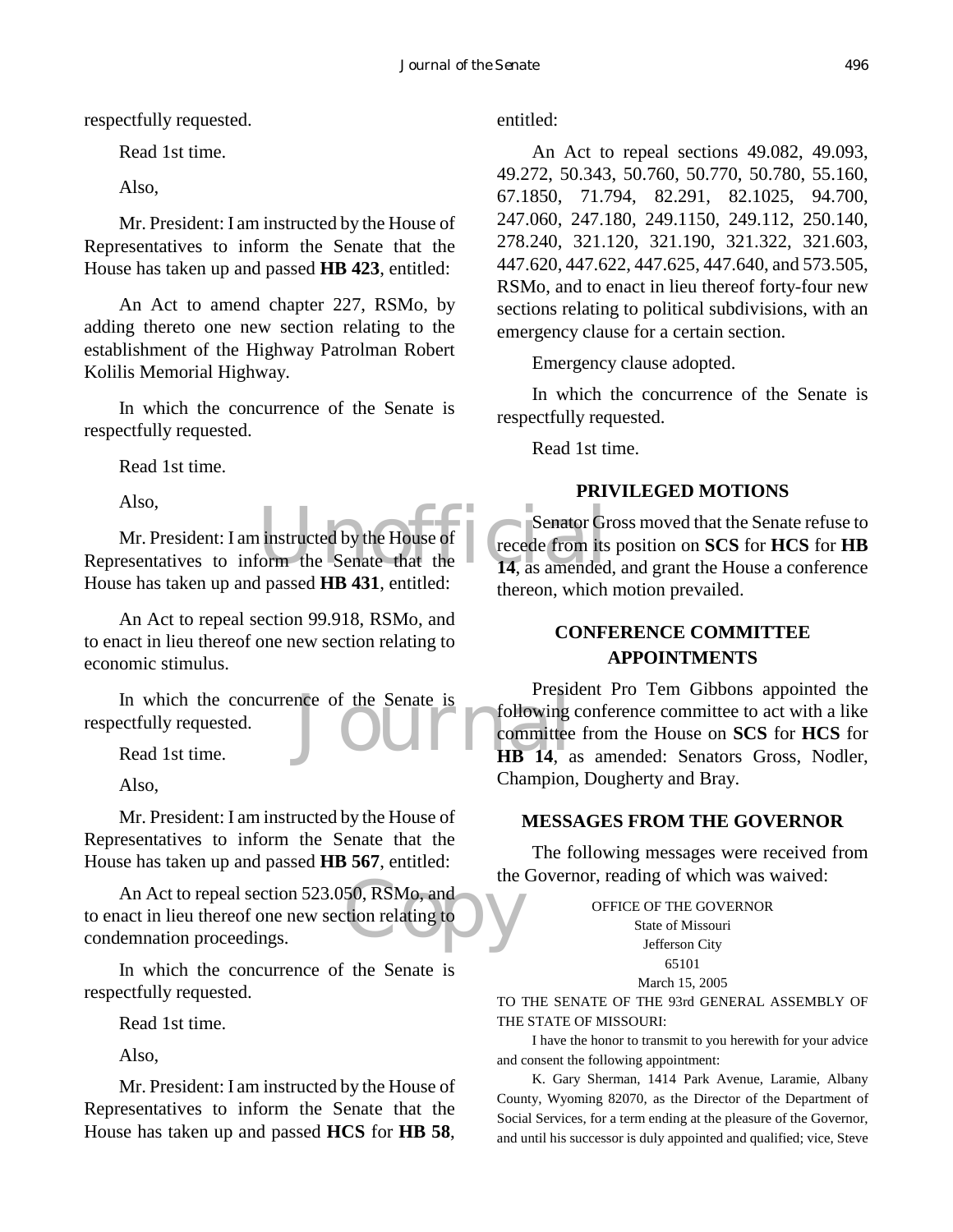Roling.

#### Respectfully submitted, MATT BLUNT Governor

Also,

OFFICE OF THE GOVERNOR State of Missouri Jefferson City 65101 March 15, 2005

TO THE SENATE OF THE 93rd GENERAL ASSEMBLY OF THE STATE OF MISSOURI:

I have the honor to transmit to you herewith for your advice and consent the following appointment:

Luther J. Rollins, Democrat, 432A Maryland Avenue, Saint Louis, Missouri 63108, as a member of the Harris-Stowe State College Board of Regents, for a term ending July 7, 2010, and until his successor is duly appointed and qualified; vice, Donald Wolff, withdrawn.

Butts, Jr., Mars<br>
TBLUNT<br>
No. 720, regar<br>
No. 720, regar Respectfully submitted, MATT BLUNT Governor

President Pro Tem Gibbons referred the above appointments to the Committee on Gubernatorial Appointments.

Also,

OFFICE OF THE GOVERNOR State of Missouri Jefferson City 65101 March 17, 2005

TO THE SECRETARY OF THE SENATE

93rd GENERAL ASSEMBLY

FIRST REGULAR SESSION

STATE OF MISSOURI:

John<br>020, 174.231, Sen Herewith I return to you Senate Substitute for Senate Committee Substitute for Senate Bill No.98 entitled:

#### AN ACT

To repeal section 172.020, 173.005, 174.020, 174.231, 174.241, 174.250, 174.251, 174.253, 174.261, 174.300, 174.310, 174.320, 174.324, 174.450, 174.453, and 176.010, RSMo, and to enact in lieu thereof sixteen new sections relating to state institutions of higher education.

On March 17, 2005, I approved said Senate Substitute for Senate Committee Substitute for Senate Bill No. 98.

> Respectfully submitted, MATT BLUNT Governor

#### **RESOLUTIONS**

Senator Stouffer offered Senate Resolution No. 715, regarding Andrew Kueker, Sweet Springs, which was adopted.

Senator Stouffer offered Senate Resolution No. 716, regarding Mr. and Mrs. Bobbie Joe Wells, Higginsville, which was adopted.

Senator Stouffer offered Senate Resolution 717, regarding the birth of Carter Hudson Taylor, Pilot Grove, which was adopted.

Senator Stouffer offered Senate Resolution No. 718, regarding the birth of Gage Bryan Sultrop, Fayette, which was adopted.

Senator Stouffer offered Senate Resolution No. 719, regarding the birth of David Eugene Butts, Jr., Marshall, which was adopted.

Senator Stouffer offered Senate Resolution No. 720, regarding the birth of Morgan Ashley Farris, Macon, which was adopted.

Senator Stouffer offered Senate Resolution No. 721, regarding the birth of Whitney Laine Todd, Higginsville, which was adopted.

Senat<br>
lity<br>
Lity<br>
Senat<br>
Senat<br>
Senat<br>
Senat Senator Stouffer offered Senate Resolution No. 722, regarding the birth of Miah Lyn Bennett, Higginsville, which was adopted.

Senator Stouffer offered Senate Resolution No. 723, regarding the birth of Joseph Gerard Behnen, Kirksville, which was adopted.

Senator Stouffer offered Senate Resolution No. 724, regarding the birth of Tyler Wilson Johnson, St. Louis, which was adopted.

Senators Stouffer and Ridgeway offered Senate Resolution No. 725, regarding Dalton Boggs, Kearney, which was adopted.

Senator Vogel offered Senate Resolution No. 726, regarding Glenna Henry, Holts Summit, which was adopted.

#### **INTRODUCTIONS OF GUESTS**

Senator Cauthorn introduced to the Senate,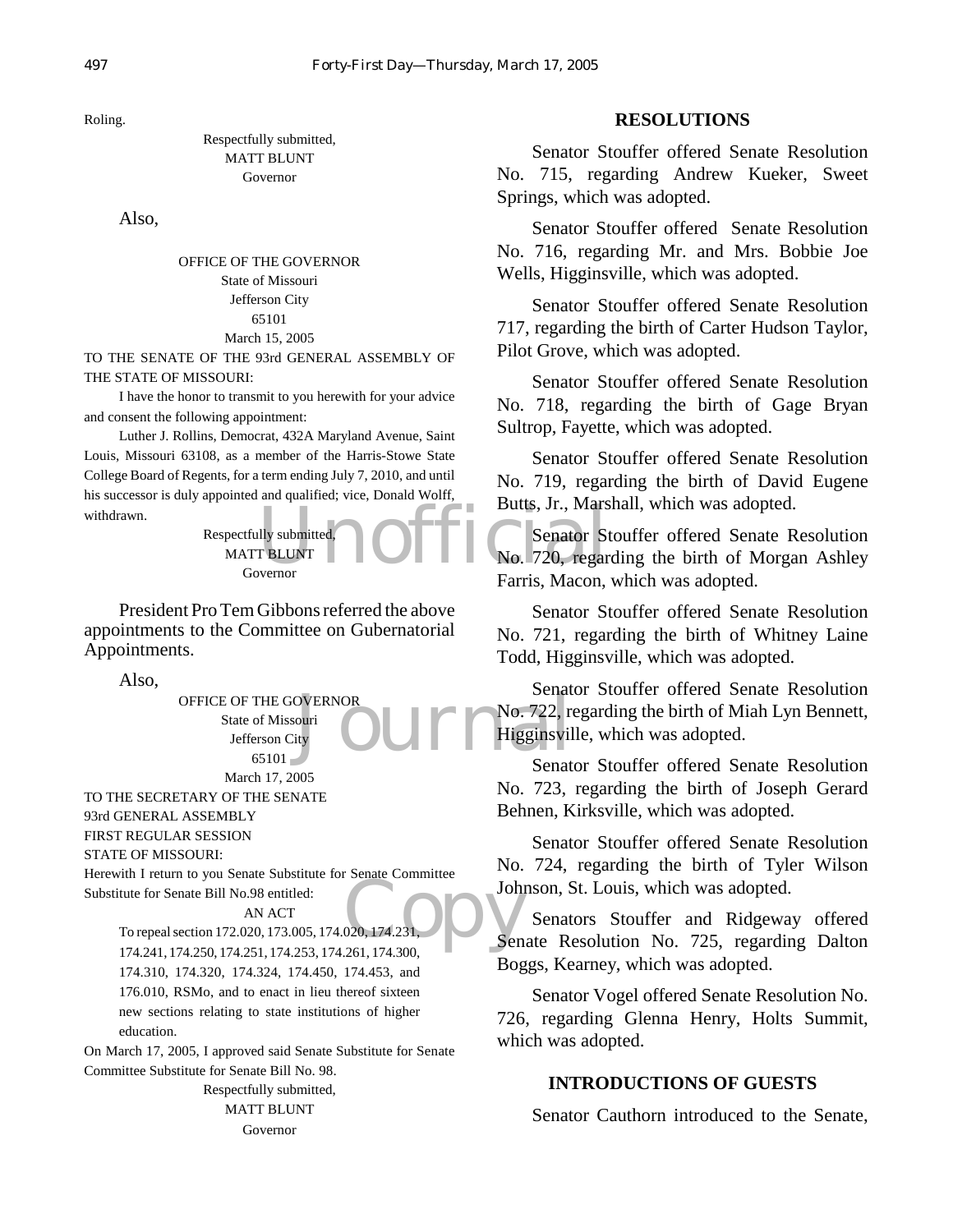Deb Catlett, Judy Clardy, Paula Chapman, Travelle Whitaker, Diane Thorsen, Glenita Briedwell, Pam Windtberg, Mae Vannatta, Bonnie Whorton Ewing, Juanitta Turnbough, Alberta Studer, Jill Pflantz, Diana Hendrix, Vida Greening, Jeanne Perrigo, Mathew Eder, Larry Shaffer, Barbara Smith and Sharon Colbert from Adair, Marion, Ralls, Clark, Monroe, Macon, Schuyler, Knox, Lewis and Randolph Counties.

 Senator Engler introduced to the Senate, his son, Daniel, Joshua Belfield and David Halley, Farmington.

Senator Graham introduced to the Senate, the Physician of the Day, Dr. Gene Worth, M.D., Columbia.

On motion of Senator Shields, the Senate adjourned until 11:00 a.m., Thursday, March 24, 2005.

# SENATE CALENDAR  $\overline{\phantom{a}}$

#### FORTY-SECOND DAY–THURSDAY, MARCH 24, 2005



## HOUSE BILLS ON SECOND READING

HCS for HB 441 HCS for HB 347 HCS for HB 468 HB 248-Pearce HCS for HB 297 HCS for HB 135 HB 229-Portwood HB 230-Portwood HCS for HB 379 HCS#2 for HBs 94 & 185 HCS for HB 365 HB 100-Cunningham, et al HCS for HB 186 HB 48-Dougherty HB 114-Johnson (47) HCS for HB 174

Journes for Copy HE HB 40-Tilley HCS for HB 56 HB 127-Bivins HCS for HB 47 HCS for HBs 163, 213 & 216 HB 592-Cooper (120) HB 269-Bruns HB 361-Lipke HCS for HB 348 HB 564-Boykins, et al HCS for HB 437 HB 243-May, et al HB 423-Kuessner HB 431-Wright (137) HB 567-Stevenson, et al HCS for HB 58

#### SENATE BILLS FOR PERFECTION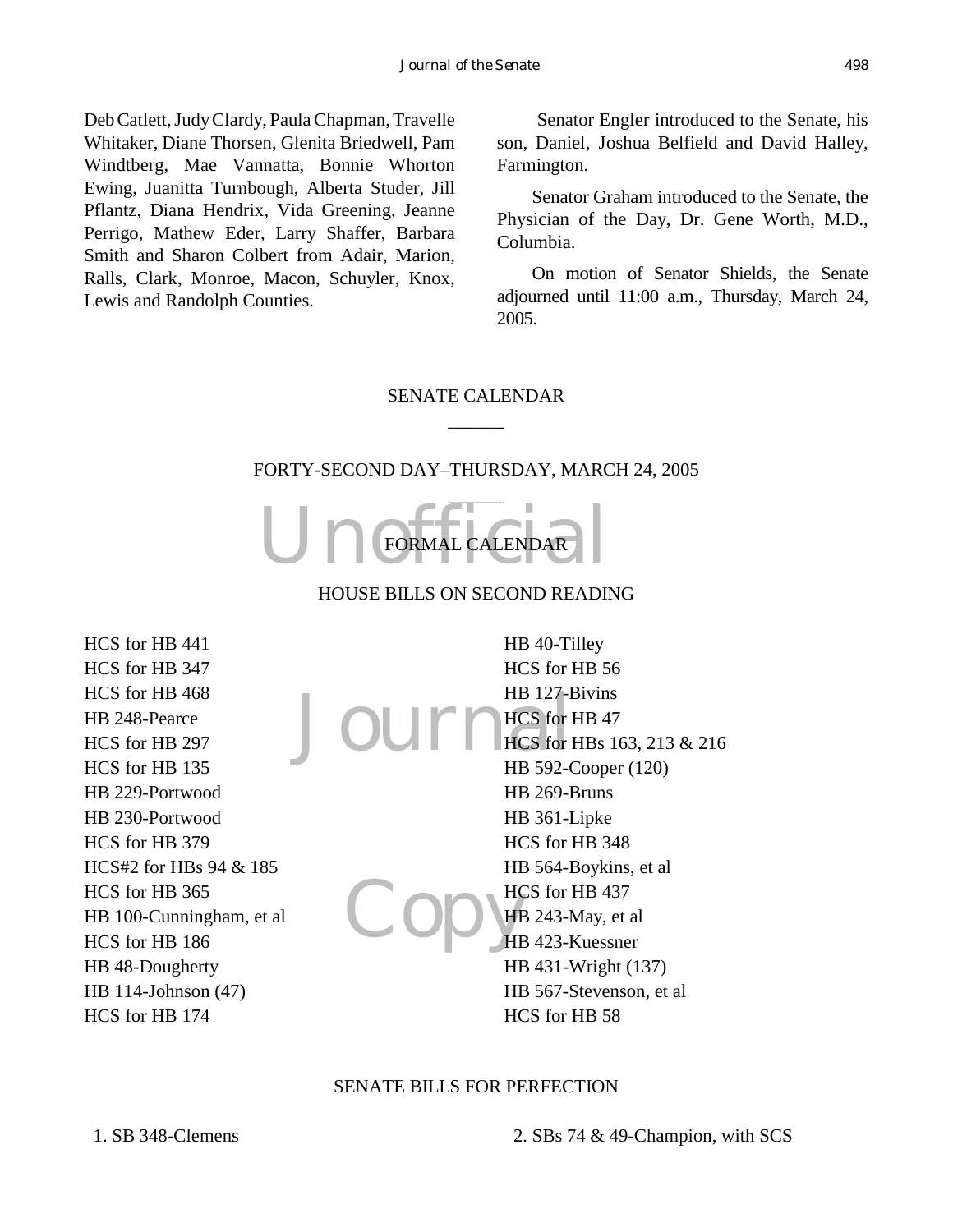- 3. SB 95-Coleman
- 4. SB 12-Cauthorn and Klindt
- 5. SBs 23 & 51-Griesheimer and Kennedy, with SCS
- 6. SB 232-Loudon, et al
- 7. SB 319-Koster, with SCS
- 8. SB 274-Taylor
- 9. SB 462-Klindt, with SCS
- 10. SB 476-Scott
- 11. SB 362-Stouffer
- 12. SB 343-Bartle, et al
- 13. SB 468-Griesheimer, with SCS
- 14. SB 316-Dolan, with SCS
- 15. SBs 75 & 353-Champion and Wheeler, with SCS
- 16. SB 346-Clemens, with SCS
- 17. SB 284-Cauthorn and Clemens, with SCS

# INFORMAL CALENDAR

# THIRD READING OF SENATE BILLS

SS for SCS for SB 32-Bartle SB 187-Cauthorn and Clemens

UN SENATE BILLS FOR PERFECTION SENATE BILLS FOR PERFECTION

aJournal SB 2-Loudon and Gross, with SCS SB 5-Klindt, with SCS SB 29-Dolan, with SCS & SA 1 (pending) SB 50-Taylor and Nodler, with SCS SB 152-Wilson, with SCS SB 160-Bartle, et al SB 168-Dolan, et al, with SC

SB 185-Loudon, et al, with SA 1 (pending) SB 225-Cauthorn, with SCS & SS#2 for SCS (pending) SB 269-Shields and Callahan, with SCS SB 291-Mayer, et al, with SCS SB 324-Scott, with SCS

# CONSENT CALENDAR

Senate Bills

ht) ODY Reported 2/28 SB 318-Crowell (In Fiscal Oversight)

Reported 3/8

SB 68-Shields, with SCS

Reported 3/14

SB 374-Loudon and Bray, with SCS SB 323-Bartle